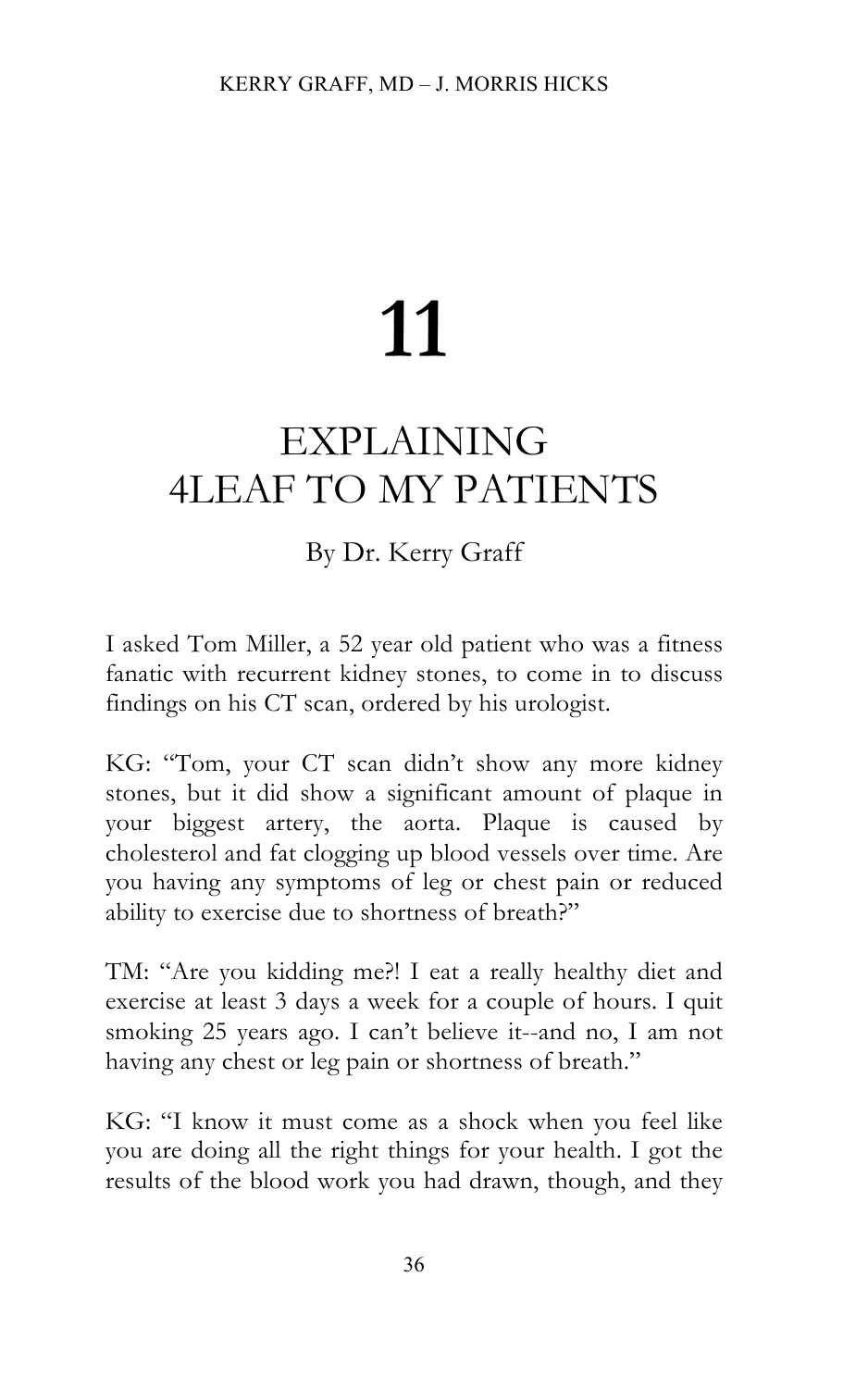#### 4LEAF GUIDE TO VIBRANT HEALTH

weren't good. Your total cholesterol was 272, and although you have a high amount of the good cholesterol called HDL, your LDL, the bad cholesterol, was 177 when it should be below 130. Your triglycerides were also high at 222, when they should be under 150."

TM: "This has got to be genetic! I am doing everything right!"

KG: "It is possible that you are, but I'd like to go through a diet survey to see if there is a cause in your diet before we jump to medication."

Tom took the 4Leaf Survey and scored -7, only at the *Better Than Most* level. Despite eating lots of veggies and fruit, an estimated 80-90% of his calories were coming from animal products and processed foods rather than whole plant foods. What was he doing right? Eating three servings of fruits and vegetables a day and avoiding most processed foods.

Where did he go wrong? He thought that eating white meat and seafood was fine as long as he avoided red meat. He was also eating lots of dairy products, using a lot of olive oil, eating lots of eggs "for the protein," and drinking 4 glasses of red wine every night.

KG: "Tom, I'm not sure yet if you are one of the people who has a genetic problem with their cholesterol and need medication to get their levels down. I do know that even if you do have the genetic problem, eating cholesterol, which is present in animal products but not in plants, is like throwing gasoline on a fire. It just makes the problem worse. I'd like you to watch a documentary called *Forks Over Knives* to get an overview of why we think that eating mostly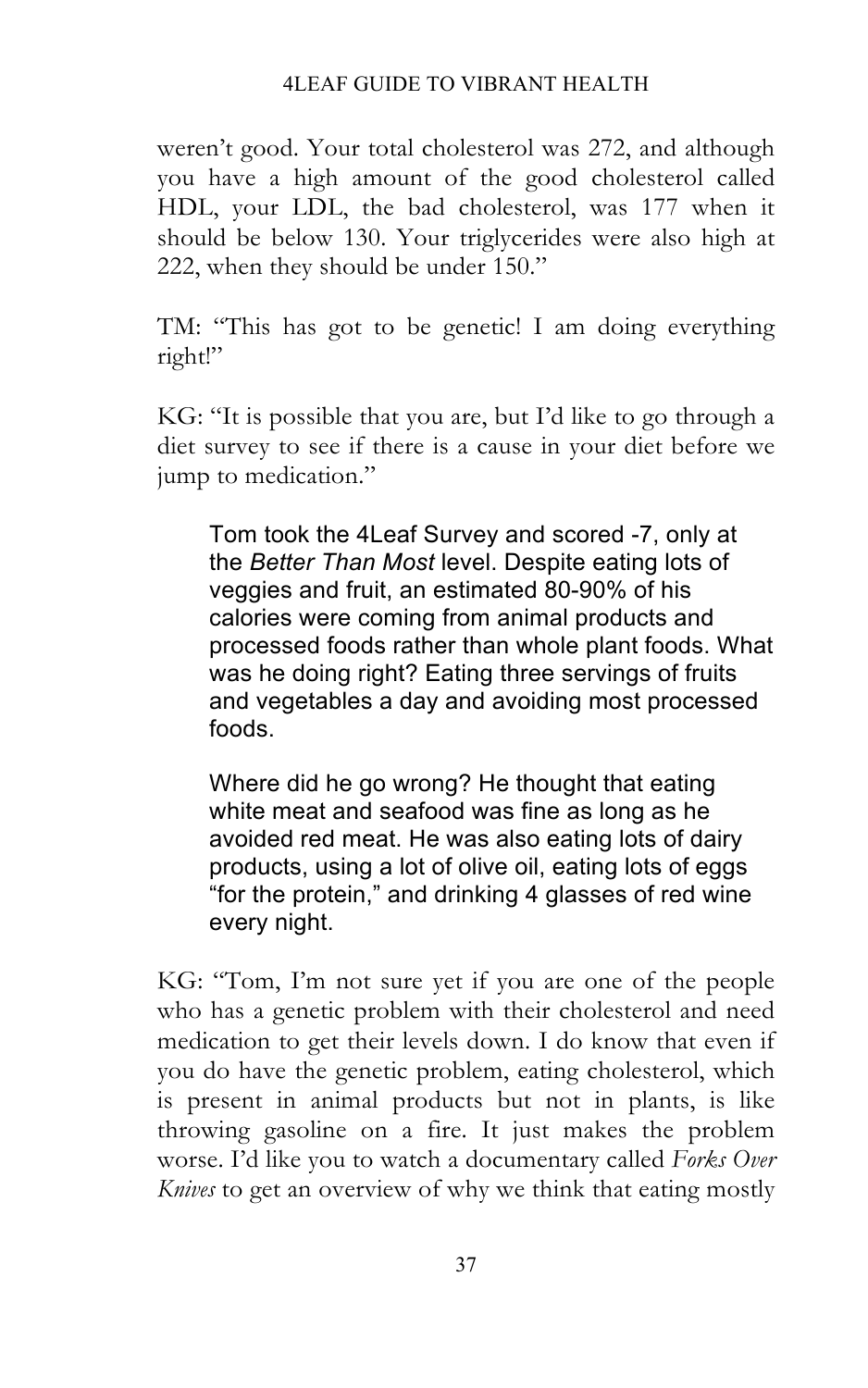#### KERRY GRAFF, MD – J. MORRIS HICKS

whole plants is the best diet for humans.

I have the DVD here that I can lend you or you can watch it on Netflix, if you have that. The diet they talk about in the movie, the one you just scored your diet against with the 4Leaf Survey, not only can prevent further plaque from forming, it can actually reverse it. Check out what Dr. Esselstyn did with the heart patients whom the Cleveland Clinic gave up on!"

TM: "Are you saying I'm a heart patient now?!"

KG: "Well, plaque deposits or atherosclerosis, is really a disease of the blood vessels and it isn't isolated to just one area. So it is likely that all of your vessels are affected. The good news is that you are very active physically and, despite that, haven't had symptoms yet. Let's keep it that way by changing your diet. Another plus is that this way of eating reduces formation of further kidney stones, which have given you a lot of grief through the years."

TM: "That would be great. My kidney stones have been miserable. I've had stents put in when the stones have blocked off my kidneys. But what I really don't want is a heart attack!"

KG: "You and I will work on more diet changes I'd like you to make over time, but for now, I'd like you to watch the documentary so you really understand why this diet works. And make the following changes until we regroup next week:

1. Stop eating all dairy.

2. Eat oatmeal (the kind that takes 5 minutes or more to cook) with some fruit in it rather than eggs for breakfast.